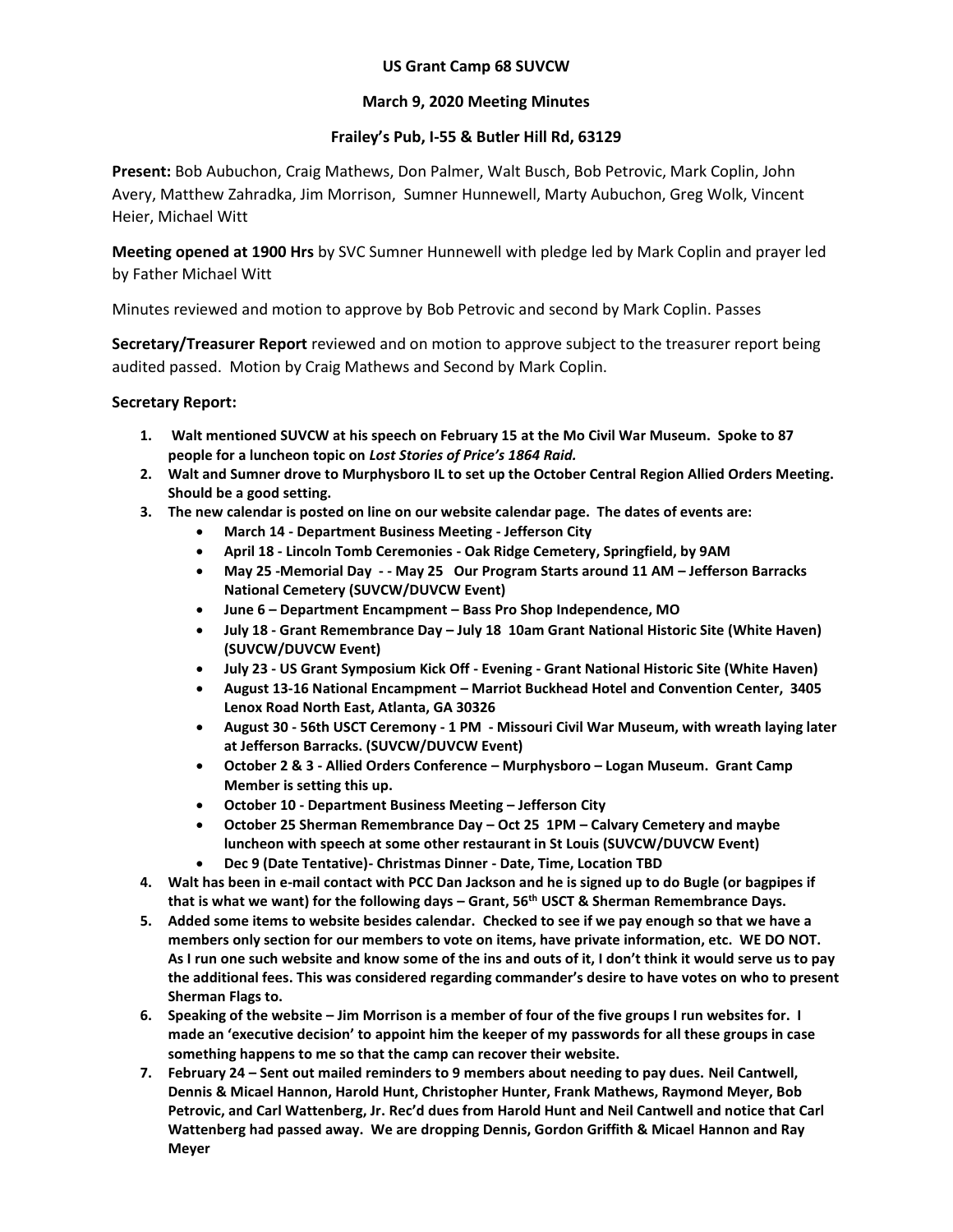- **8. Form 27 has been filled out, sent in, and we have paid out \$914 in dues.**
- **9. Sent officers review of the 56th USCT agenda and the Memorial Day Agenda for Jefferson Barracks and no comments received. E-Mailed the packages to JB Director Parker on 3/2/2020. They sent it back wanting specific release of responsibility for musket/cannon fire. I sent it in again 0n 3/4/2020.**
- **10. I've been working a little on producing more items for our sales. Magnetic Name tags, Ladder Name Tags etc. Our order pages might end up being five pages long, but I plan on making them fill in the blank. So that on a name tag the member can type it up the way they want so they can see how it looks as well.**
- **11. CinC Leo Rassieur's Bell is owned by a Martha Trunk and she wants to sell it. I told her I would get back with her. Under Business.**

#### **Treasurer's Report –**

**Starting to keep track of items I don't ask for reimbursement for and want it applied to my brothers' dues this next year. Will inform camp of all such expenses as they occur.**

**The camp commander directed HDMI cables and an extension cord for our power point machine bought. I bought them at Walmart and added them to the box with our Powerpointtm projector**

**This month's expenses I will recover in 2021 dues**

**Nine 55 cent stamps -- \$4.95 HDMI Cable --- \$6.24 Extension Cable --- \$16.97 (no charge for paper, envelopes or tax) So far, \$28.16 paid out Will be an update as mailing an envelope of nametags, so probably another \$4.00**



| <b>DATE</b> | Item       | <b>Description</b>                                                               | \$IN  | <b>SOUT</b> | <b>Bank Action</b> |
|-------------|------------|----------------------------------------------------------------------------------|-------|-------------|--------------------|
| 1/12/2020   | 1184       | Mike Hudson SVR & Dues                                                           | 38.00 |             |                    |
| 1/13/2020   | 6484       | Greg Wolk SVR & Donation in lieu of Dues                                         | 35.00 |             |                    |
| 1/13/2020   | 12029      | Rev Michael J Witt Dues with Initiation                                          | 45.00 |             |                    |
| 1/13/2020   | 2417       | John Avery SUV & SVR Dues                                                        | 38.00 |             |                    |
| 1/13/2020   | 1268       | Craig Mathews Dues (to be refunded if becomes Lifer by<br>3/31)                  | 55.00 |             |                    |
| 1/13/2020   | 5576       | Steven Leicht Dues, SVR Dues & \$2.00 Donation                                   | 40.00 |             |                    |
| 1/13/2020   | 5455       | Don & John Palmer Dues & SVR                                                     | 76.00 |             |                    |
| 1/13/2020   | Cash       | Sumner Hunnewell Donation from free dinner to split<br>between equip and Sherman | 40.00 |             |                    |
| 1/23/2020   | <b>DEP</b> | Deposit                                                                          |       |             | 367.00             |
| 1/31/2020   | Int        | Interest                                                                         | 0.09  |             | 0.09               |
| 2/8/2020    | Cash       | Sumner - 2 sets of Address Labels/no Postage                                     | 8.00  |             |                    |
| 2/10/2020   | 5025       | <b>Frank Mathews Dues</b>                                                        | 35.00 |             |                    |
| 2/10/2020   | 1235       | Sumner Hunnewell Dues for Gerhard Ewig                                           | 35.00 |             |                    |
| 2/14/2020   | 2345       | Michael Woulfe Dues, SVR & Donation                                              | 50.00 |             |                    |
| 2/14/2020   | 4950       | Larry Von Behren Dues                                                            | 35.00 |             |                    |
| 2/13/2020   | <b>DEP</b> | Deposit                                                                          |       |             | 78.00              |
| 2/24/2020   | 1423       | Jim Stebbings donation for free dinner                                           | 50.00 |             |                    |
| 2/29/2020   | <b>INT</b> | Interest                                                                         | 0.09  |             | 0.09               |
| 3/2/2020    | 5025       | Frank Mathews Stop Payment Check Refund w/ Bank Fee                              |       | $-40.00$    | $-40.00$           |
| 3/2/2020    | 4006       | Fredrick Campbell Name Tag                                                       | 16.00 |             |                    |
| 3/2/2020    | 101        | <b>Ulbrickson Name Tag</b>                                                       | 28.00 |             |                    |
| 3/2/2020    | 3588       | Clint Anderson Name Tag                                                          | 23.00 |             |                    |
| 3/2/2020    | 1190       | Mike Hudson Extra Dues?                                                          | 38.00 |             |                    |
| 3/2/2020    | 104        | Arch Engraving Inv#217686 & 217571                                               |       | $-46.10$    | $-46.10$           |
| 3/2/2020    | <b>DEP</b> | Deposit                                                                          |       |             | 240.00             |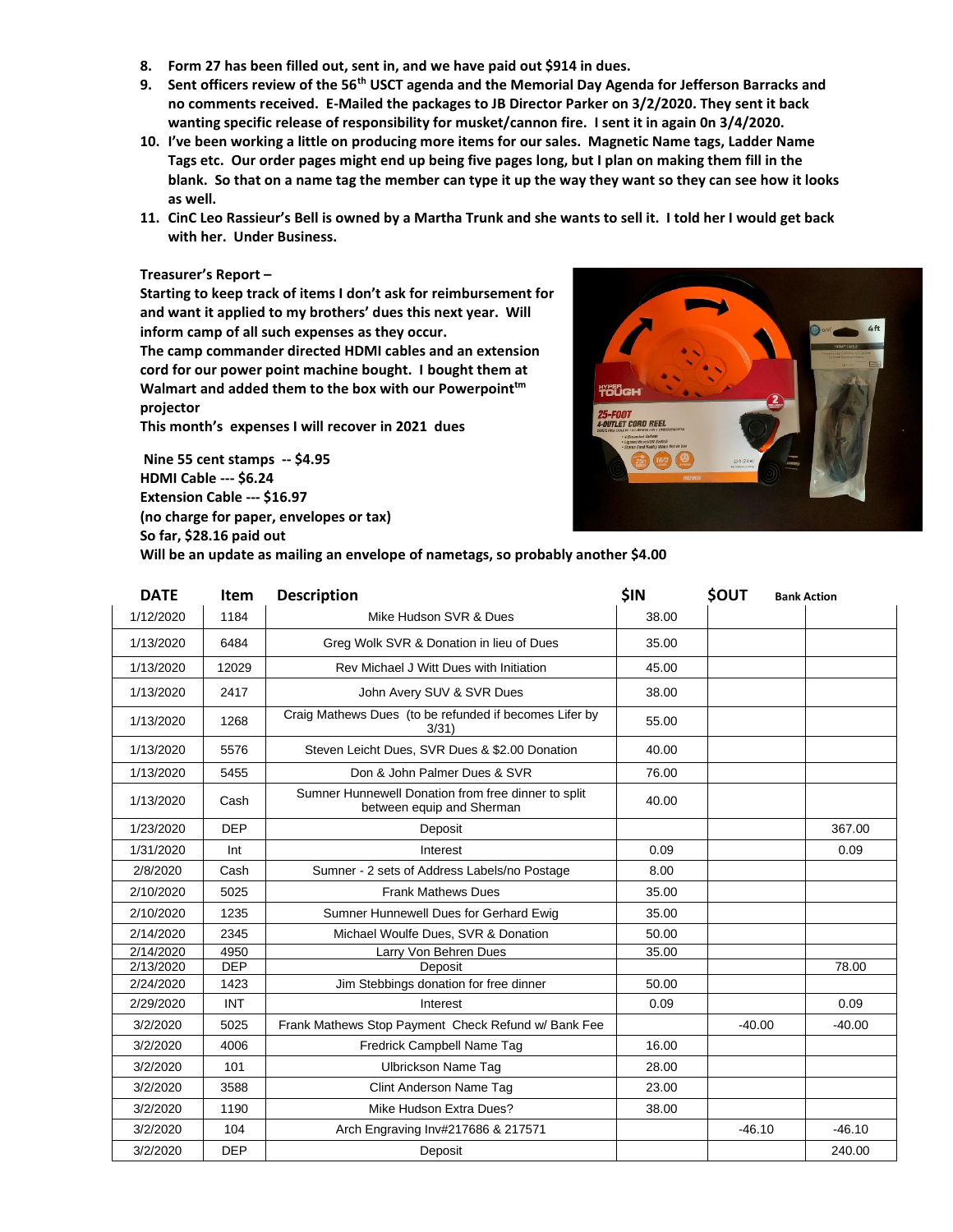| 3/6/2020                 | 2349 | <b>Neil Cantwell Dues</b> | 35.00     |                                        |            |
|--------------------------|------|---------------------------|-----------|----------------------------------------|------------|
| 3/6/2020                 | 8067 | <b>Harold Hunt Dues</b>   | 35.00     |                                        |            |
|                          |      | <b>TOTALS</b>             | 19,038.62 | $-17,335.31$                           | 2,588.76   |
|                          |      |                           |           |                                        |            |
| <b>Committed Funds</b>   |      |                           |           | <b>Committed Funds</b>                 |            |
| <b>Sherman Flag Fund</b> |      | 228.00                    |           |                                        |            |
| <b>Equipment Fund</b>    |      | 218.25                    |           | \$2,017.00<br><b>Uncommitted Funds</b> |            |
| <b>SVR Fund</b>          |      | \$195.51                  |           |                                        |            |
| <b>TOTAL</b>             |      | \$641.76                  |           | <b>Total in Checking</b>               |            |
|                          |      |                           |           | <b>Undeposited Funds</b>               | \$70.00    |
|                          |      |                           |           | <b>Total</b>                           | \$2,658.76 |

**Senior Vice Commander:** Sumner reported on the October 2-3 Central Region Association of the Allied Orders at Murphysboro, IL. Open to all members the meeting will include special tour and programs at the General John Logan Museum.

**Junior Vice Commander:** Craig said he tried to recruit a few members.

**Department Report:** Donald Palmer, Bob Petrovic, Marty Aubuchon, Sumner Hunnewell and Walt Busch will be attending the meeting on March 14.

### **BUSINESS, In No Particular Order:**

- Leo Rasieur Bell Bob Petrovic made a motion to buy the bell. John Avery seconded. Agreed to pay \$200 postage. Walt opposed (felt should be bought by Department).
- Mark Coplin wants to initiate new members again with a ceremony. No vote, no descension.
- Mark Coplin wants to set up a phone list of members who are absent for more than a few meetings to check on them and see if they are doing ok. Would like each active member to take on 2 or 3 phone numbers to check on people. This is in the hope that we can find out if members are sick or have passed.
- Walt Busch motion that \$25 be sent to the Missouri Civil War Museum for deceased member Carl Wattenberg. Passes
- Walt Busch Wanted decision on how to determine who gets a Sherman flag and who doesn't. Motion that ALL elected officers are contacted to vote on who gets a flag that has flown over Sherman's grave. Seconded by Bob Petrovic. Passes.
- Matt Zahradka Is the new JROTC instructor for local high school. Air Force no longer allowing the wearing of our national medal. Some are working on changing this.
- John Avery will be sending out a list of all JROTC presentations and would like each member to try to sign up for a ceremony.
- Don Palmer asked for an update on the 2021 Encampment. Walt reported on tour setup and tour luncheons. Bob gave quick update. Not much changed since last month. Working on sending out a letter asking for contributions from businesses.

## **Good of the Order**

• Sumner showed picture of a WRC carpet/flag that Cindy Norton is making to raise money and asked if any members would donate. Some did.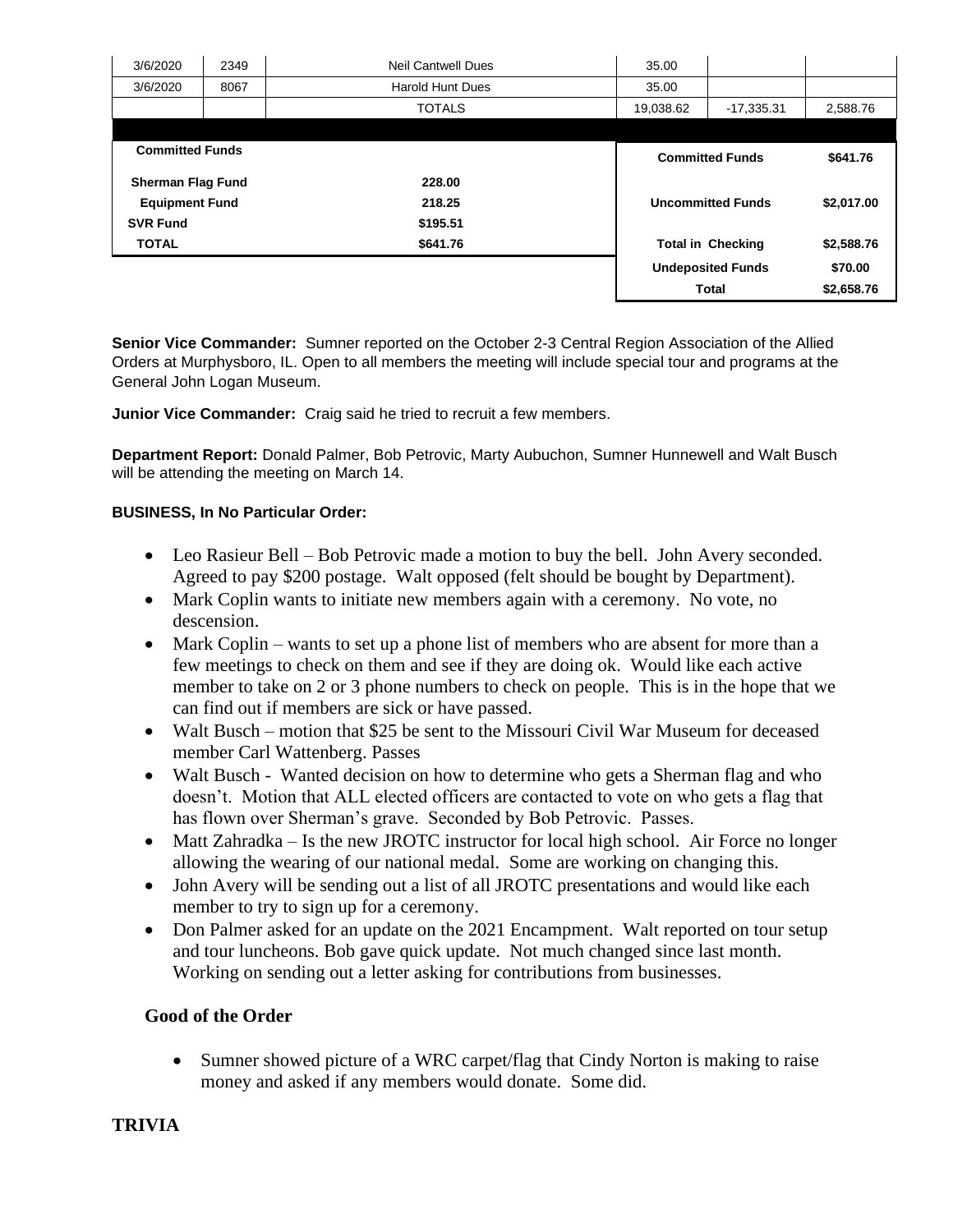- 1. What happened on this date during the Civil War
- 2. "Joe Brown's Pikes" were used in battle by Confederate troops during the war. T or F
- 3. James Longstreet's 2nd wife died in 1979. T or F
- 4. Which Confederate general was born in Ireland on St. Patrick's Day?
- 5. What sunk the CSS Hunley?
- 6. What was the least populous state to secede from the Union?
- 7. What color was used to identify troops that had never been in battle? A. Red B. Blue C. Yellow D. Green
- 8. According to US Army regulations, a volunteer infantry company was divided into how many platoons? A. 2 B.3 C.4 D.5
- 9. What was the preferred revolver used during the Civil War? Remington or Colt
- 10. Who shot General Sidney Johnston at the battle of Shiloh?

Fun Fact – When was the word *Artillery* first used? - From the 13<sup>th</sup> century, an artillier referred to a builder of any war equipment; and, for the next 250 years, the sense of the word "artillery" covered all forms of military weapons. Hence, the naming of the *Honourable Artillery Company*, which was essentially an infantry unit until the 19<sup>th</sup> century.

# **Motion to adjourn by John Avery and second by Greg Wolk. Meeting adjourned at 2006 hrs with a prayer led by Fr. Vincent Heier.**

### **Secretary-Treasurer Report**

- **1. Have submitted our annual per capita report. Here is the breakdown.**
	- **a. Losing Members: Dennis and Micael Hannon, Raymond Meyer, and Bill Griffith.**
	- **b. Life Members: Robert Amsler; Sumner Hunnewell; Greg Wolk; Walt Busch; Marty Aubuchon; Jim Pahl (2 added this year)**
	- **c. Dual Members: Jim Pahl; Sumner Hunnewell; Greg Wolk**
	- **d. Deceased Members: Carl Wattenberg, Jr; Donald Alwine**
	- **e. Total Membership: was 43 losing 6 total 37. Two associates.**
	- **f. When per capita was sent in, sent in check for \$928 (31 paying members x \$899 per capita each (\$23 National/\$6 state).**
- **2. Membership cards are being mailed due to Corona to all members – so \$0.55 x 36 = \$19.80 added to my Brothers' dues**
- **3. Last month started keeping a little track of what I pay out over the year as secretary. While I don't put in requests for paper or laserjet ink, envelopes and some other stuff, I have started keeping a list and want it year each to go to what I pay for my brothers to be members. The March total was \$28.16 for this year so far. Now I add an additional \$3.70 (plus the \$19.80 above) to ship this to a person who bought a name tag and address labels. Also spent \$2.80 mailing in Form 27 and one copy, but lost receipt. New total being applied to my brothers' dues is: \$54.46.**

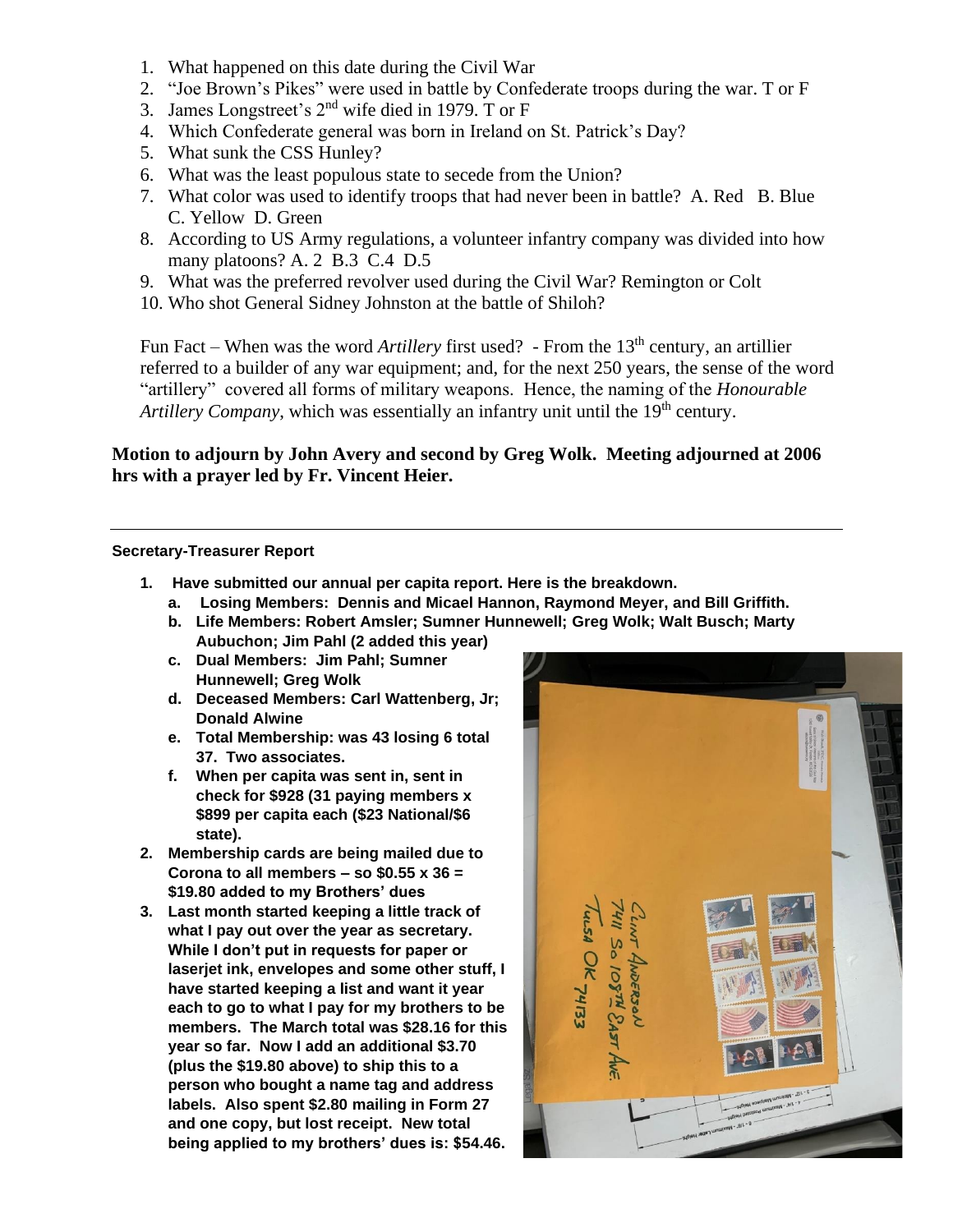- **4. Mailed in \$25 check to Mo History Museum advising them it was in honor of Carl Wattenberg, Jr. Rec'd copy of nice thank you Mark sent to Elizabeth Wattenberg**
- **5. Have not heard from Jefferson Barracks National Cemetery about**
- **6. The Rassiuer Bell has not yet been sent to us due to the Cornoa Virus in Maryland and the owner not wanting to venture forth. She advised that she also has not deposited the check yet either. Probably will be sent in a few weeks.**

| <b>DATE</b>              | <b>Action</b> | <b>Description</b>                                                 | \$IN                     | \$ OUT                                   | <b>Bank Action</b> |
|--------------------------|---------------|--------------------------------------------------------------------|--------------------------|------------------------------------------|--------------------|
| 3/2/2020                 | 5025          | Frank Mathews Stop Payment on<br><b>Check Refund with Bank Fee</b> |                          | -40.00                                   | -40.00             |
| 3/2/2020                 | 4006          | Fredrick Campbell Name Tag                                         | 16.00                    |                                          |                    |
| 3/2/2020                 | 101           | <b>Ulbrickson Name Tag</b>                                         | 28.00                    |                                          |                    |
| 3/2/2020                 | 3588          | <b>Clint Anderson Name Tag</b>                                     | 23.00                    |                                          |                    |
| 3/2/2020                 | 1190          | Mike Hudson Extra Dues?                                            | 38.00                    |                                          |                    |
| 3/2/2020                 | 104           | Arch Engraving Inv#217686 &<br>217571                              |                          | $-46.10$                                 | $-46.10$           |
| 3/2/2020                 | <b>DEP</b>    | Deposit                                                            |                          |                                          | 240.00             |
| 3/6/2020                 | 2349          | <b>Neil Cantwell Dues</b>                                          | 35.00                    |                                          |                    |
| 3/6/2020                 | 8067          | <b>Harold Hunt Dues</b>                                            | 35.00                    |                                          |                    |
| 3/10/2020                | Cash          | <b>Frank Matthews Dues &amp; Correct</b><br><b>Banking Error</b>   | 40.00                    |                                          |                    |
| 3/10/2020                | Cash          | <b>Bob Petrovic Dues &amp; SVR</b>                                 | 38.00                    |                                          |                    |
| 3/10/2020                | 105           | Mark Coplin Postage                                                |                          | $-7.90$                                  | $-7.90$            |
| 3/10/2020                | 156           | Martha Trunk - Purchase & shipping<br>of Rassieur Camp Bell        |                          | $-235.00$                                | $-235.00$          |
| 3/11/2020                | 5309          | <b>Chris Hunter Dues &amp; SVR Dues</b>                            | 38.00                    |                                          |                    |
| 3/13/2020                | 141           | Mo Civil War Museum in memory of<br>Carl Wattenberg                |                          | $-25.00$                                 | $-25.00$           |
| 3/19/2020                | <b>DEP</b>    | Deposit                                                            |                          |                                          | 186.00             |
| 4/5/2020                 | 180           | Dept of MO Per Capita                                              |                          | $-914.00$                                | $-914.00$          |
|                          |               | <b>TOTALS</b>                                                      | 19,038.62                | $-17,335.31$                             | 1,592.86           |
|                          |               |                                                                    |                          |                                          |                    |
| <b>Committed Funds</b>   |               |                                                                    |                          | <b>Committed Funds</b><br>\$647.76       |                    |
| <b>Sherman Flag Fund</b> |               | 228.00                                                             |                          |                                          |                    |
| <b>Equipment Fund</b>    |               | 218.25                                                             |                          | <b>Uncommitted Funds</b>                 | \$945.10           |
| <b>SVR Fund</b>          |               | \$201.51                                                           |                          |                                          |                    |
| <b>TOTAL</b>             |               | \$647.76                                                           | <b>Total in Checking</b> |                                          | \$1,592.86         |
|                          |               |                                                                    |                          | <b>Undeposited Funds</b><br><b>Total</b> |                    |
|                          |               |                                                                    |                          |                                          | \$1,592.86         |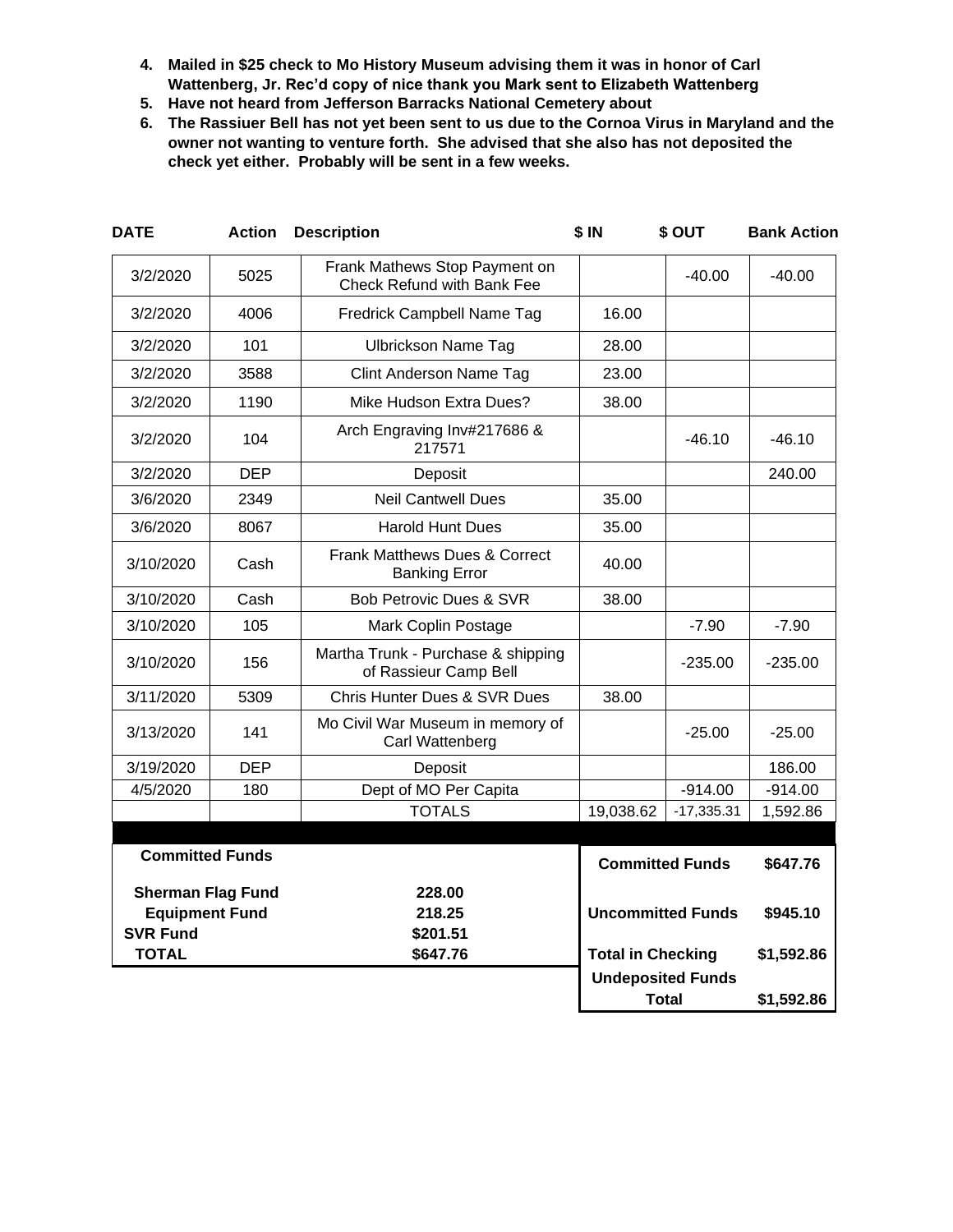| AGENDA FOR ____________ 2020 MEETING                               |                                                                             |
|--------------------------------------------------------------------|-----------------------------------------------------------------------------|
|                                                                    |                                                                             |
|                                                                    |                                                                             |
| MINUTES APPROVAL YES ___ NO ___                                    | OPENED AT ________ HRS PLEDGE _____ PRAYER _____ LED BY ___________________ |
| SECRETARY TREASUER REPORT APPROVAL YES ____ NO___ SUBJECT TO AUDIT |                                                                             |
|                                                                    |                                                                             |
|                                                                    |                                                                             |
|                                                                    |                                                                             |
|                                                                    |                                                                             |
|                                                                    |                                                                             |
|                                                                    |                                                                             |
|                                                                    |                                                                             |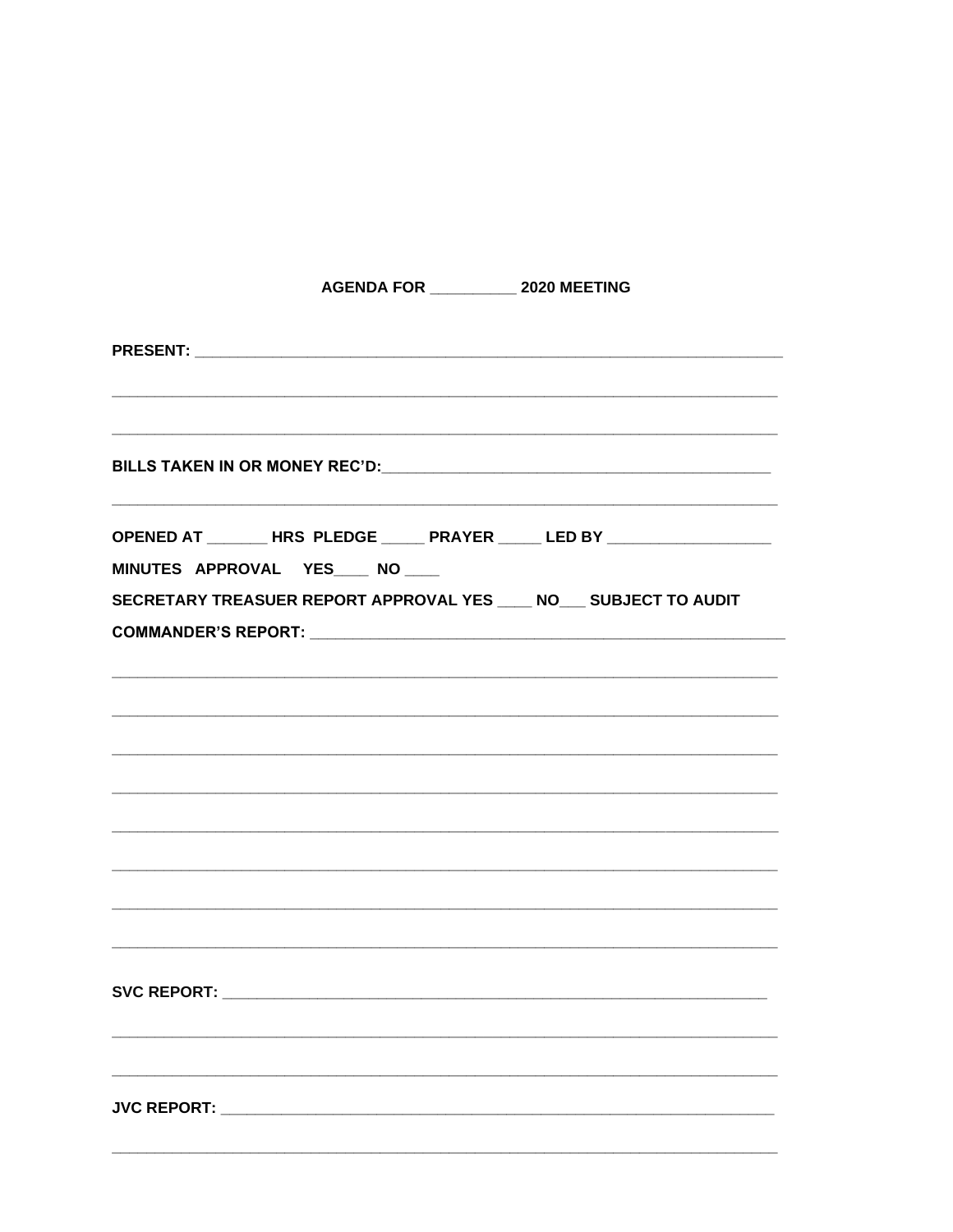| <b>REPORT FROM DEPT MEETING</b> |  |  |  |  |
|---------------------------------|--|--|--|--|
|                                 |  |  |  |  |
|                                 |  |  |  |  |
|                                 |  |  |  |  |
|                                 |  |  |  |  |
| <b>BUSINESS:</b>                |  |  |  |  |
|                                 |  |  |  |  |
|                                 |  |  |  |  |
|                                 |  |  |  |  |
|                                 |  |  |  |  |
|                                 |  |  |  |  |
|                                 |  |  |  |  |
|                                 |  |  |  |  |
|                                 |  |  |  |  |
|                                 |  |  |  |  |
|                                 |  |  |  |  |
|                                 |  |  |  |  |
|                                 |  |  |  |  |
|                                 |  |  |  |  |
|                                 |  |  |  |  |
|                                 |  |  |  |  |
|                                 |  |  |  |  |
|                                 |  |  |  |  |
|                                 |  |  |  |  |
|                                 |  |  |  |  |
|                                 |  |  |  |  |
|                                 |  |  |  |  |
|                                 |  |  |  |  |
|                                 |  |  |  |  |
|                                 |  |  |  |  |
|                                 |  |  |  |  |